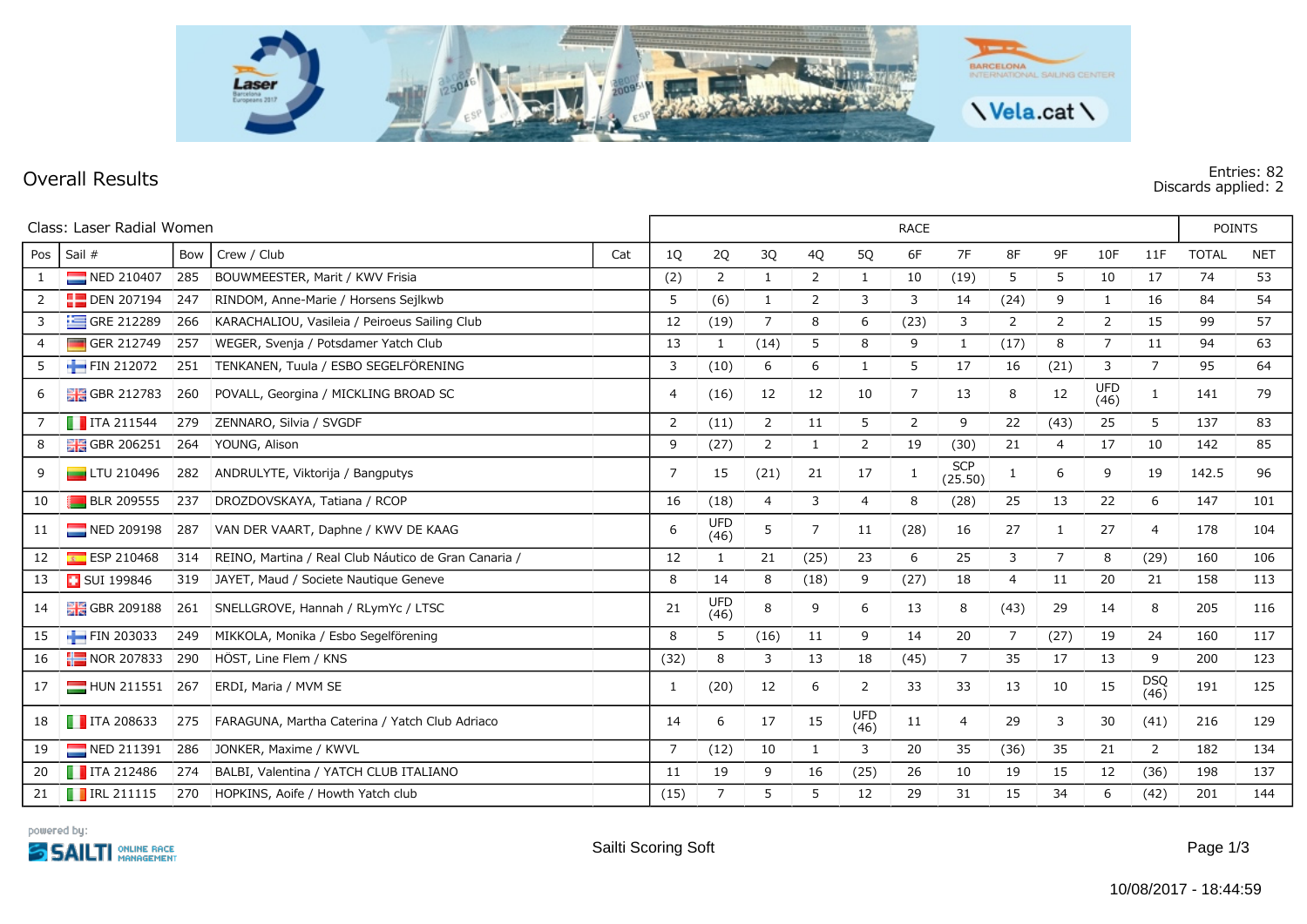| 22 | $\blacksquare$ POL 211108    | 291 | BARWINSKA, Agata / MOS SSW ILAWA                        | 6              | 3              | 11                 | (13)           | 13                    | (40)           | 24             | 9              | 19             | 24                 | 37                 | 199   | 146   |
|----|------------------------------|-----|---------------------------------------------------------|----------------|----------------|--------------------|----------------|-----------------------|----------------|----------------|----------------|----------------|--------------------|--------------------|-------|-------|
| 23 | $\boxed{\bullet}$ TUR 210379 |     | 322 GUZEL, Ecem / TURKISH SAILING TEAM                  | 11             | 8              | (16)               | 3              | 13                    | (38)           | 6              | 30             | 24             | 35                 | 27                 | 211   | 157   |
| 24 | $\sim$ TUR 211912            | 321 | DONERTAS, Nazli Cagla / Fenerbahce / Dogus Sailing Club | (27)           | $\overline{4}$ | 15                 | 18             | 11                    | (34)           | 15             | 18             | 14             | 33                 | 33                 | 222   | 161   |
| 25 | $\blacksquare$ ITA 211982    | 276 | FLORIDIA, Joyce / Sez. Vela GDF                         | 10             | 11             | 15                 | 9              | (19)                  | 35             | 5              | 14             | 36             | (37)               | 28                 | 219   | 163   |
| 26 | GER 211211                   | 255 | KUHLMANN, Pia / Schaumburg Lippischer Segleverein       | 10             | (36)           | 6                  | $\overline{4}$ | 10                    | (43)           | 32             | 20             | 30             | 43                 | 12                 | 246   | 167   |
| 27 | $\blacksquare$ ITA 210760    | 273 | ALBANO, Carolina / Circolo Vela Muggia                  | (32)           | 21             | $\overline{7}$     | 10             | 15                    | (42)           | 27             | 28             | 37             | 18                 | 14                 | 251   | 177   |
| 28 | <b>DEN 210467</b>            | 245 | FREDERIKSEN, Laura K. / Egoa Sailing Club               | (28)           | 3              | 9                  | 17             | 14                    | 24             | (41)           | 11             | 33             | 34                 | 39                 | 253   | 184   |
| 29 | <b>FRA 211861</b>            | 253 | MICHON, Pernelle / SNO Nantes                           | (19)           | 17             | $\overline{4}$     | 14             | $\overline{4}$        | 37             | 36             | (44)           | 42             | $\overline{4}$     | 32                 | 253   | 190   |
| 30 | $\blacksquare$ FRA 206297    | 252 | BARRUE, Marie / COYCH                                   | 13             | $\overline{2}$ | (14)               | 8              | $\overline{7}$        | 36             | 42             | 40             | (44)           | 23                 | 20                 | 249   | 191   |
| 31 | GER 210065                   | 254 | HAVERLAND, Lena / Schwenner Yatch Club                  | 3              | 22             | 20                 | 26             | (27)                  | 16             | 21             | 33             | 20             | (36)               | 35                 | 259   | 196   |
| 32 | $\frac{1}{2}$ DEN 207195 246 |     | MUNCH, Anna / KBL                                       | (26)           | 15             | 26                 | 15             | 17                    | 22             | (45)           | 38             | 38             | 26                 | 13                 | 281   | 210   |
| 33 | $\equiv$ GRE 211052          | 265 | FAKIDI, Athanasia / Nautical Club of Vouliagmeni        | 20             | UFD<br>(46)    | 13                 | 22             | 18                    | 30             | $\overline{2}$ | 26             | 41             | (42)               | 40                 | 300   | 212   |
| 34 | $\Box$ LTU 211452            | 340 | EIDUKEVICIUTE, Milda / BANGPUTYS                        | 9              | (33)           | 13                 | 28             | 21                    | (41)           | 11             | 34             | 25             | 39                 | 34                 | 288   | 214   |
| 35 | ESP 212171                   | 341 | REYES, Fatima / CN s'Arenal / SAILTI                    | $\overline{4}$ | (28)           | 19                 | 17             | 20                    | (44)           | 38             | 39             | 39             | 16                 | 30                 | 294   | 222   |
| 36 | <b>EXECTED 208709</b>        | 240 | LULIĆ, Sandra / MORNAR                                  | 24             | (35)           | 18                 | 14             | 8                     | 31             | 37             | (45)           | 45             | 31                 | 25                 | 313   | 233   |
| 37 | <b>RUS 197527</b>            | 295 | ZYUZINA, Ekaterina                                      | 18             | (26)           | 17                 | 20             | 24                    | 39             | 34             | (42)           | 31             | 28                 | 31                 | 310   | 242   |
| 38 | GBR 210614                   | 258 | CUMPSTY, Ellie / Chew Valley Lake SC                    | 26             | (31)           | 22                 | 12             | $\overline{7}$        | 18             | 44             | 41             | 40             | 38                 | <b>DNC</b><br>(46) | 325   | 248   |
| 39 | CRO 210748                   | 238 | DE MICHELI VITTURI, Andela / JK Split                   | 17             | 12             | 25                 | 24             | (26)                  | 32             | 43             | 37             | 22             | (44)               | 43                 | 325   | 255   |
| 40 | <b>Extra SLO 209858</b>      | 298 | PLETIKOS, Kim / YC PORTOROZ                             | 16             | 10             | (28)               | 26             | (28)                  | $\mathsf{2}\,$ | $\mathbf{1}$   | 15             | 5              | 3                  | 8                  | 142   | 86    |
| 41 | $\blacksquare$ IRL 210406    |     | 271 KELLER, Aisling / Lough Derg Yatch Club             | 15             | UFD<br>(46)    | 23                 | 21             | <b>SCP</b><br>(28.50) | (38)           | 18             | $\mathbf{1}$   | $\overline{7}$ | 7                  | $\overline{4}$     | 208.5 | 124.5 |
| 42 | GBR 212662                   | 262 | THOMPSON, Clementine / GUERNSEY YATCH CLUB              | (25)           | (34)           | 24                 | 19             | 14                    | 16             | $\overline{7}$ | 3              | 16             | 16                 | 10                 | 184   | 125   |
| 43 | <b>RUS</b> 190357            | 294 | MORGUN, Ekaterina                                       | 23             | 13             | <b>DNC</b><br>(46) | $30\,$         | (31)                  | 12             | 6              | $\overline{2}$ | 11             | 14                 | 15                 | 203   | 126   |
| 44 | FIN 195578                   | 250 | PARTANEN, Erica / TPS                                   | (38)           | (35)           | 24                 | 23             | 27                    | $\overline{4}$ | $\sqrt{5}$     | 21             | $\sqrt{6}$     | 5                  | 23                 | 211   | 138   |
| 45 | $E$ ESP 211085               | 313 | PUJOL, Cristina / Club Nàutic Port d'Aro                | 25             | 13             | 31                 | (32)           | 29                    | $\mathbf{1}$   | 19             | 14             | 8              | <b>UFD</b><br>(46) | 6                  | 224   | 146   |
| 46 | GER 211431                   | 256 | VOSS, Laura Bo / Independiente                          | $\mathbf{1}$   | (40)           | 35                 | (35)           | 31                    | 10             | $\overline{2}$ | 32             | 28             | 10                 | $\mathbf{1}$       | 225   | 150   |
| 47 | $\sqrt{12}$ ISR 190882       | 272 | EDELMAN, Nufar / SDOT                                   | 24             | 25             | (30)               | 23             | 28                    | 15             | (38)           | 8              | 3              | 18                 | $\overline{7}$     | 219   | 151   |
| 48 | $\blacksquare$ SLO 206666    | 297 | PLETIKOS, Lin / YC PORTODOI                             | 34             | 14             | 35                 | (39)           | (38)                  | 7              | 3              | 13             | 12             | 20                 | 16                 | 231   | 154   |
| 49 | $E$ ESP 201611               | 300 | BAUZA, Aina / CV Puerto d'Andratx                       | (38)           | 30             | 30                 | 25             | 20                    | 9              | 22             | 9              | (38)           | $\overline{2}$     | 20                 | 243   | 167   |
| 50 | $\blacksquare$ NOR 210846    | 289 | FLOTOFT ELNAN, Eline / Asker Seilforening               | (37)           | 23             | (34)               | 33             | 24                    | 6              | 20             | 12             | 14             | 8                  | 27                 | 238   | 167   |
| 51 | NED 207500                   | 288 | VAN GOOR, Hannah / HJC                                  | (34)           | 26             | 19                 | 16             | 23                    | 3              | (37)           | 19             | 30             | 22                 | 11                 | 240   | 169   |
| 52 | ESP 212516                   |     | 311 OLIVA VIDAL, Laura / Club Marítim Torredembarra     | 30             | (36)           | 27                 | 27             | 22                    | 8              | 11             | 24             | 23             | UFD<br>(46)        | 3                  | 257   | 175   |
| 53 | $\bullet$ POR 209226 34      |     | JOAO, Carolina / SPORT ALYES E DAFUNDO                  | (36)           | (43)           | 29                 | 35             | 34                    | 18             | 15             | $\overline{4}$ | 18             | 12                 | 12                 | 256   | 177   |